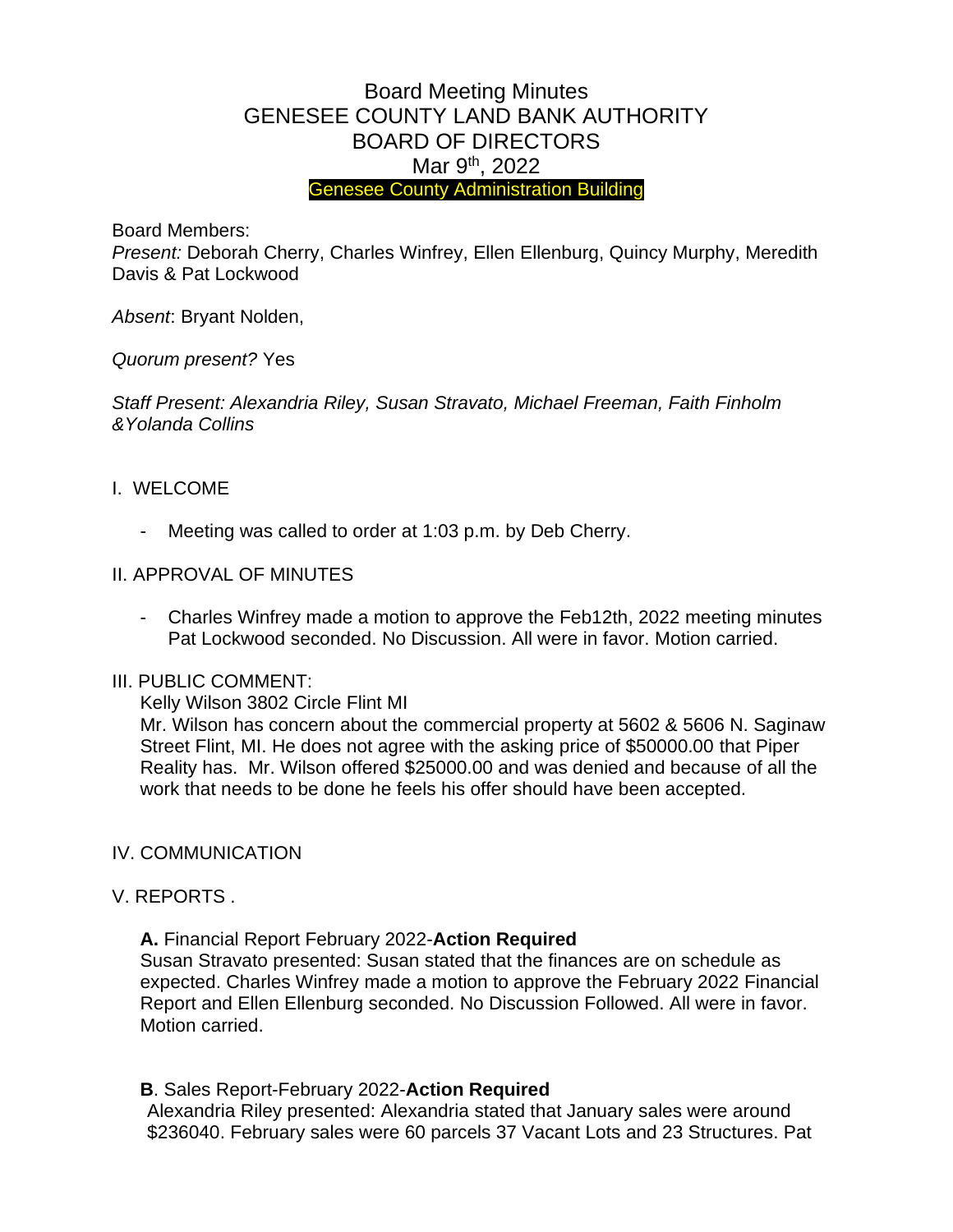Lockwood made a motion to approve February 2022 Sales Report and Ellen Ellenburg seconded. Discussion Followed. All were in favor. Motion carried.

#### V. Old Business

#### VI. New Business

#### **A.** Purchase with Prior Foreclosure -**Action Required**

Alexandria Riley presented: Michelle King has requested to purchase the following vacant lot (47-31-377-016) at \$25. Mrs. King had a prior foreclosure, and this requires Board approval. Charles Winfrey made a motion to approve the purchase and Meredith Davis seconded. No Discussion Followed. All were in Favor. Motion Carried.

## **B.** Purchase with Prior Foreclosure -**Action Required**

Alexandria Riley presented: Samuel Ford has requested to purchase (41-19-334- 031) VL Camden Ave Flint, MI. Mr. Ford had a prior foreclosure, and this requires Board approval. Charles Winfrey made a motion to approve the sale with prior foreclosure and Ellen Ellenburg seconded. No Discussion followed All were in Favor. Motion Carried

## **C.** Multiple Parcel Purchase -**Action Required**

Alexandria Riley presented: St. Mary's Church has requested to purchase (41-05- 405-001, 002, 003, 004, 005, 021, 023, 024, 41-05-329-039, 41-05-329-040, 41- 01-324-042, 41-05-331-017) The purchase of three or more parcel within 12 months requires Board approval. Meredith Davis made a motion to approve the sale and Ellen Ellenburg seconded. Discussion followed All were in Favor. Motion Carried

## **D.** Multiple Parcel Purchase -**Action Required**

Alexandria Riley presented: Tran Properties LLC has requested to purchase 2010 Becker St Flint MI (40-13-354-004) VL (46-35-401-003, 40-14-158-027) for a total of \$15000.00 The purchase of three or more parcel within 12 months requires Board approval. Ellen Ellenburg made a motion to approve the sale and Charles Winfrey seconded. No Discussion followed All were in Favor. Motion Carried

## **E.** Multiple Parcel Purchase -**Action Required**

Alexandria Riley presented: Hispanic Technology and Community Center has requested to purchase (41-05-355-001, 003, 004, 005, 006, 007) for a total of \$1947. The purchase of three or more parcel within 12 months requires Board approval. Ellen Ellenburg made a motion to approve the sale and Quincey Murphy seconded. No Discussion followed All were in Favor. Motion Carried

## **F.** Multiple Parcel Purchase -**No Action Required**

Faith Finholm presented: Faith presented the EPA Grant Clean Up and its details for 509 & 513 West 7<sup>th</sup> Flint MI 48503